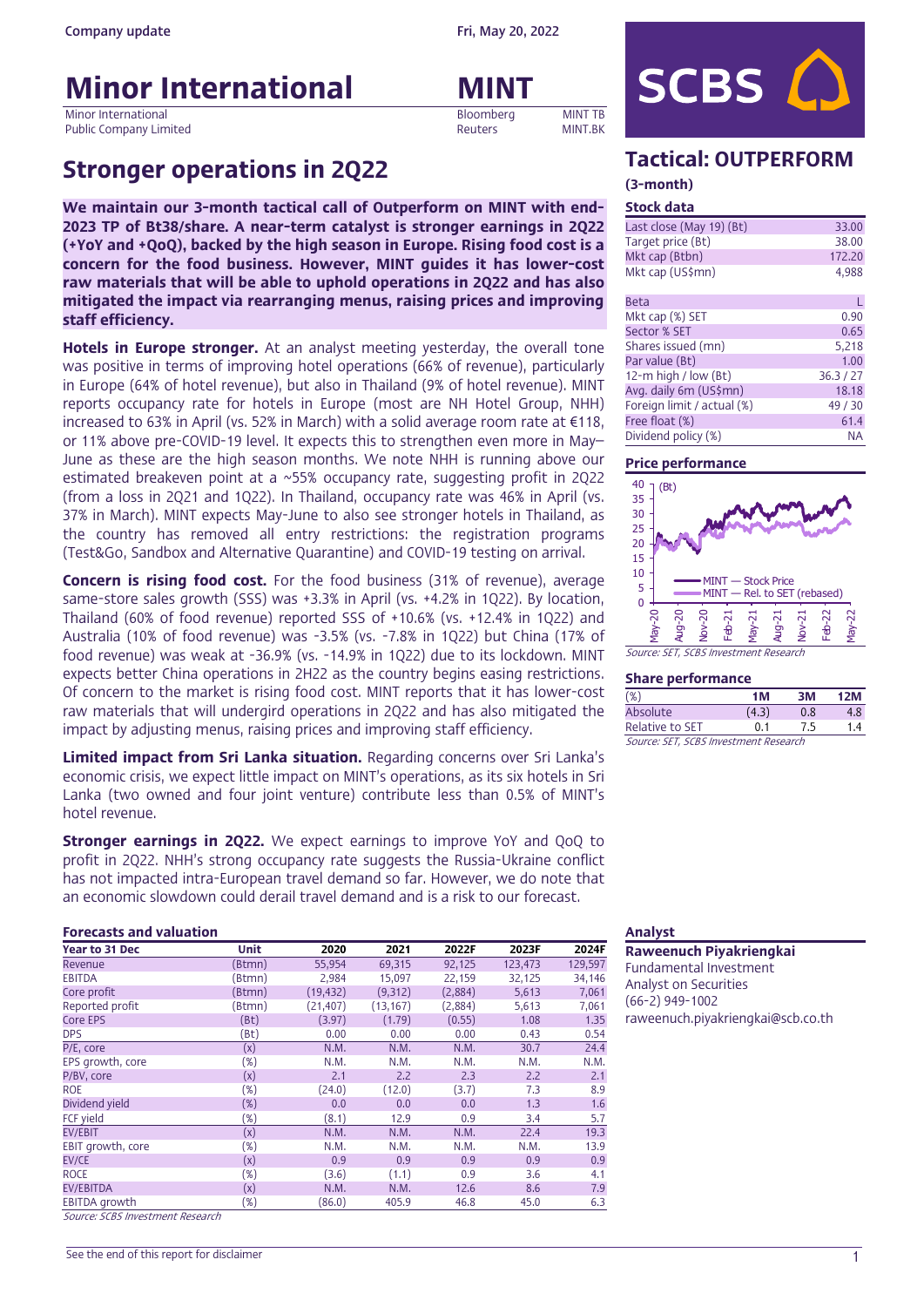

#### Value proposition

MINT is one of the largest hospitality and leisure companies in the Asia Pacific region with over 530 hotels & resorts, 2,300 restaurants and 470 retail trading points of sale in Thailand and in 63 markets across Asia Pacific, the Middle East, Africa, the Indian Ocean, Europe and the Americas. MINT is the major shareholder of NH Hotel Group, which is one of the largest hotel chains in Europe.

### Business outlook

MINT's hotel operations and earnings were hurt by the COVID-19 pandemic in 2020-21. Its operations are heavily weighted toward the European market (51% of pre-COVID-19 revenue) where economic activities and demand to travel are back to life and the Thailand market (26% of pre-COVID-19 revenue) that is on the way to recovery path after the country lifted all entry restrictions. This together with cost controls across all business units and geographical locations to lower breakeven point leads us to expect strong earnings improvement in 2022, reaching pre-COVID-19 level in 2024. Risks and concerns are uncontrollable events, e.g., a resurgence of COVID-19 with a new virus variant and an economic slowdown that could derail travel demand and intense competition in the hotel industry after COVID-19 eases.

| <b>Bullish views</b>                                                                                                                          | <b>Bearish views</b>                                                                                                     |
|-----------------------------------------------------------------------------------------------------------------------------------------------|--------------------------------------------------------------------------------------------------------------------------|
| 1. Earnings are heavily weighted to the European market<br>where reopening is faster than in Thailand because of higher<br>vaccination rates. | 1. Key risk is a resurgence of COVID-19 with a new virus variant<br>which could force the return of travel restrictions. |
| 2. Positive on balance sheet management to strengthen the<br>capital structure in the long-term                                               | 2. Intense competition in the hotel industry after COVID-19<br>ceases to be a factor.                                    |

### Key catalysts

| <b>Factor</b>                                   | <b>Event</b>               | <b>Impact</b> | Comment                                                                                                                                                                                                                                                                                        |
|-------------------------------------------------|----------------------------|---------------|------------------------------------------------------------------------------------------------------------------------------------------------------------------------------------------------------------------------------------------------------------------------------------------------|
| Latest development                              | Thailand's reopening       | Positive      | Thailand announced it was essentially lifting all<br>restrictions by cancelling the reopening programs<br>(Test&Go, Sandbox and Alternative Quarantine)<br>and the COVID-19 test on arrival as of May 1, 2022<br>to encourage more international arrivals.                                     |
| Near-term earnings<br>outlook                   | 2Q22F earnings<br>momentum | +YoY and +QoQ | We expect MINT's earnings to improve YoY and<br>QoQ to profit in the quarter as Europe is<br>entering high travel season. The Russia-Ukraine<br>conflict has not impacted intra-Europe activity<br>so far, as occupancy rate for hotels in Europe in<br>April climbed to 63% vs. 52% in March. |
| Factors to be aware in 2022 Food cost inflation |                            | Negative      | MINT says it has lower-cost raw materials that will<br>shore it up in 2Q22; it is also mitigating the<br>impact on the food unit by rearranging menus,<br>raising prices and improving staff efficiency.                                                                                       |

| <b>Sensitivity analysis</b> |                           |                         |
|-----------------------------|---------------------------|-------------------------|
| Factor                      | Earnings impact TP impact |                         |
| 1ppt change in revenue      | $2 - 3%$                  | <b>Bt0.7/share (2%)</b> |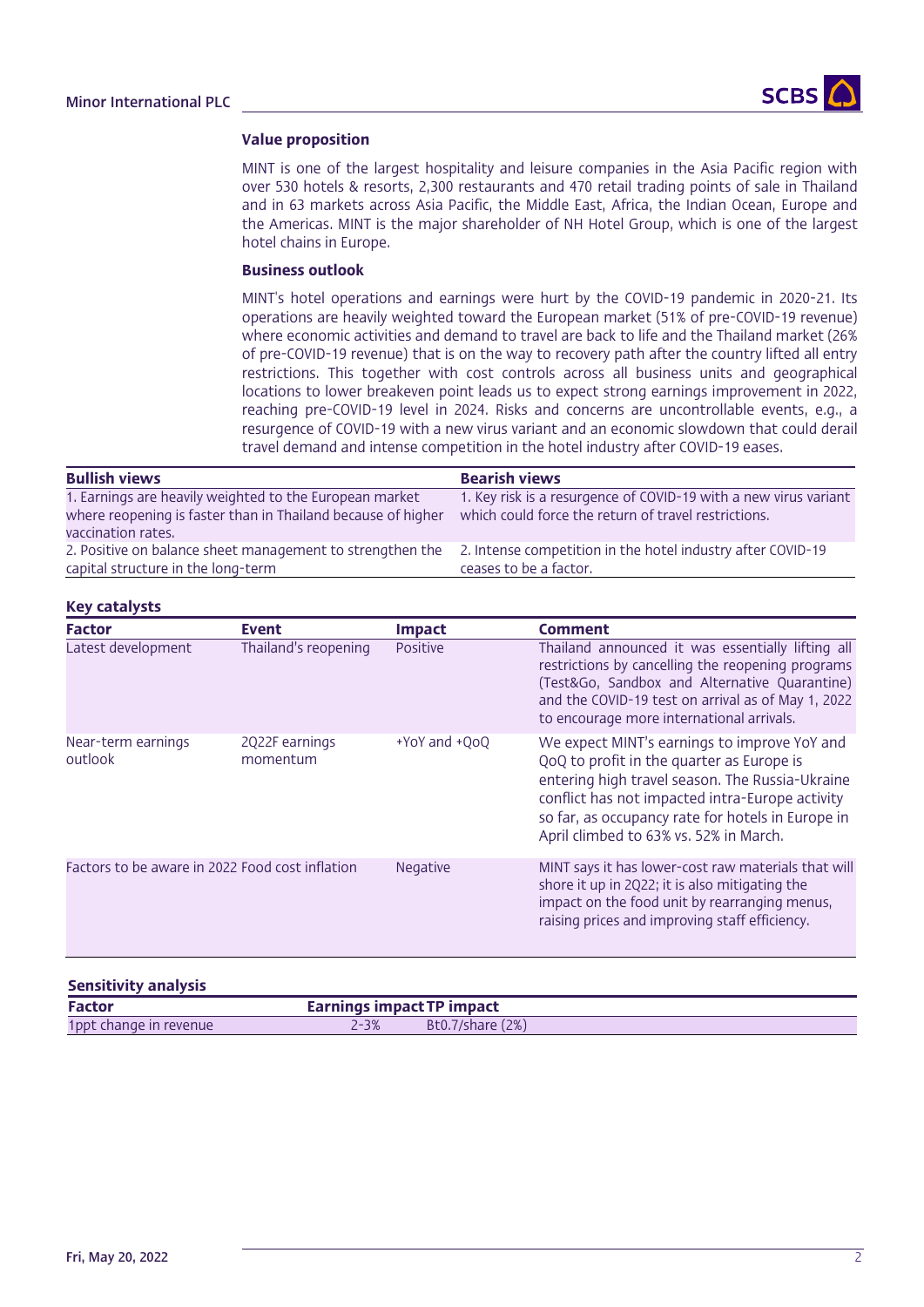

# Minor International PLC

### Financial statement

| <b>Profit and Loss Statement</b>  |                 |             |           |           |           |           |           |              |           |
|-----------------------------------|-----------------|-------------|-----------|-----------|-----------|-----------|-----------|--------------|-----------|
| FY December 31                    | Unit            | 2017        | 2018      | 2019      | 2020      | 2021      | 2022F     | 2023F        | 2024F     |
| <b>Total revenue</b>              | (Btmn)          | 55,001      | 74,938    | 118,779   | 55,954    | 69,315    | 92,125    | 123,473      | 129,597   |
| Cost of goods sold                | (Btmn)          | 22,646      | 32.767    | 63,927    | 47,254    | 47,417    | 62,181    | 79,558       | 82,417    |
| <b>Gross profit</b>               | (Btmn)          | 32,355      | 42,171    | 54,852    | 8,700     | 21,898    | 29,943    | 43,915       | 47,181    |
| SG&A                              | (Btmn)          | 27,833      | 35,604    | 46,269    | 24,827    | 34,942    | 32,535    | 35,287       | 37,024    |
| Other income                      | (Btmn)          | 2,568       | 3,074     | 3,780     | 2,622     | 6,730     | 4,606     | 3,704        | 3,888     |
| Interest expense                  | (Btmn)          | 1,757       | 2,869     | 4,081     | 7,452     | 8,118     | 6,708     | 6,361        | 6,178     |
| Pre-tax profit                    | (Btmn)          | 5,333       | 6,772     | 8,282     | (22,710)  | (12, 963) | (4,694)   | 5,972        | 7,866     |
| Corporate tax                     | (Btmn)          | 787         | 1,289     | 1,753     | (2, 445)  | (2,851)   | (845)     | 1,075        | 1,416     |
| Equity a/c profits                | (Btmn)          | 1,074       | 488       | 828       | (464)     | (209)     | 461       | 864          | 907       |
| Minority interests                |                 |             |           |           |           |           |           |              |           |
|                                   | (Btmn)          | (205)       | (244)     | (296)     | 1,296     | 1,009     | 504       | (148)        | (296)     |
| <b>Core profit</b>                | (Btmn)          | 5,415       | 5,728     | 7,060     | (19, 432) | (9,312)   | (2,884)   | 5,613        | 7,061     |
| Extra-ordinary items              | (Btmn)          | $\mathbf 0$ | (1,220)   | 3,638     | (1, 975)  | (3,855)   | $\Omega$  | $\mathbf{0}$ | 0         |
| <b>Net Profit</b>                 | (Btmn)          | 5,415       | 4,508     | 10,698    | (21, 407) | (13, 167) | (2,884)   | 5,613        | 7,061     |
| <b>EBITDA</b>                     | (Btmn)          | 11,220      | 15,366    | 21,277    | 2,984     | 15,097    | 22,159    | 32,125       | 34,146    |
| Core EPS (Bt)                     | (Btmn)          | 1.22        | 1.24      | 1.53      | (3.97)    | (1.79)    | (0.55)    | 1.08         | 1.35      |
| Net EPS (Bt)                      | (Bt)            | 1.22        | 0.98      | 2.32      | (4.37)    | (2.53)    | (0.55)    | 1.08         | 1.35      |
| DPS (Bt)                          | (Bt)            | 0.40        | 0.40      | 0.00      | 0.00      | 0.00      | 0.00      | 0.43         | 0.54      |
| <b>Balance Sheet (Btmn)</b>       |                 |             |           |           |           |           |           |              |           |
| <b>FY December 31</b>             | Unit            | 2017        | 2018      | 2019      | 2020      | 2021      | 2022F     | 2023F        | 2024F     |
| <b>Total current assets</b>       |                 |             |           |           |           |           |           |              |           |
|                                   | (Btmn)          | 21,530      | 37,975    | 38,599    | 52,064    | 48,827    | 42,567    | 50,663       | 46,886    |
| <b>Total fixed assets</b>         | (Btmn)          | 51,376      | 133,047   | 123,129   | 122,718   | 130,050   | 127,018   | 126,618      | 125,909   |
| <b>Total assets</b>               | (Btmn)          | 119,100     | 268,081   | 254,184   | 362,327   | 369,633   | 356,823   | 361,722      | 354,438   |
| <b>Total loans</b>                | (Btmn)          | 50,145      | 126,858   | 112,346   | 136,339   | 131,879   | 119,483   | 116,074      | 104,773   |
| <b>Total current liabilities</b>  | (Btmn)          | 16,603      | 43,653    | 35,592    | 41,238    | 58,058    | 52,777    | 66,845       | 64,000    |
| Total long-term liabilities       | (Btmn)          | 44,832      | 109,239   | 102,386   | 129,897   | 114,483   | 111,074   | 99,773       | 92,333    |
| <b>Total liabilities</b>          | (Btmn)          | 68,596      | 185,780   | 168,316   | 286,003   | 290,140   | 281,450   | 284,217      | 273,932   |
| Paid-up capital                   | (Btmn)          | 4,619       | 4,619     | 4,619     | 5,182     | 5,214     | 5,214     | 5,214        | 5,214     |
| <b>Total equity</b>               | (Btmn)          | 50,504      | 82,301    | 85,868    | 76,324    | 79,492    | 75,373    | 77,505       | 80,506    |
| <b>BVPS (Bt)</b>                  | (Bt)            | 11.37       | 17.82     | 18.59     | 15.57     | 15.25     | 14.46     | 14.87        | 15.44     |
|                                   |                 |             |           |           |           |           |           |              |           |
| <b>Cash Flow Statement (Btmn)</b> |                 |             |           |           |           |           |           |              |           |
| FY December 31                    | Unit            | 2017        | 2018      | 2019      | 2020      | 2021      | 2022F     | 2023F        | 2024F     |
| <b>Core Profit</b>                | (Btmn)          | 5,415       | 5,728     | 7,060     | (19, 432) | (9,312)   | (2,884)   | 5,613        | 7,061     |
| Depreciation and amortization     | (Btmn)          | 4,130       | 5,725     | 8,914     | 18,241    | 19,942    | 20,144    | 19,792       | 20,102    |
| Operating cash flow               | (Btmn)          | 6,585       | 7,360     | 14,766    | (2,500)   | 13,026    | 15,207    | 22,402       | 26,427    |
| Investing cash flow               | (Btmn)          | (11,689)    | (83, 145) | (3,781)   | (10, 531) | 9,210     | (13, 595) | (16, 595)    | (16, 595) |
| Financing cash flow               | (Btmn)          | 6,156       | 82,971    | (11, 357) | 24,949    | (23, 711) | (13, 631) | (6,890)      | (15, 361) |
| <b>Net cash flow</b>              | (Btmn)          | 1,052       | 7,186     | (373)     | 11,918    | (1, 475)  | (12,019)  | (1,082)      | (5, 529)  |
|                                   |                 |             |           |           |           |           |           |              |           |
| <b>Key Financial Ratios</b>       |                 |             |           |           |           |           |           |              |           |
| <b>FY December 31</b>             | Unit            | 2017        | 2018      | 2019      | 2020      | 2021      | 2022F     | 2023F        | 2024F     |
| Gross margin                      | (%)             | 58.8        | 56.3      | 46.2      | 15.5      | 31.6      | 32.5      | 35.6         | 36.4      |
| Operating margin                  | (9/6)           | 8.2         | 8.8       | 7.2       | (28.8)    | (18.8)    | (2.8)     | 7.0          | 7.8       |
| <b>EBITDA</b> margin              | (%)             | 20.4        | 20.5      | 17.9      | 5.3       | 21.8      | 24.1      | 26.0         | 26.3      |
| <b>EBIT</b> margin                | (9/6)           | 7.9         | 7.0       | 5.2       | (33.9)    | (13.1)    | (3.6)     | 3.8          | 4.7       |
| Net profit margin                 | (%)             | 9.8         | 6.0       | 9.0       | (38.3)    | (19.0)    | (3.1)     | 4.5          | 5.4       |
| <b>ROE</b>                        | (%)             | 11.9        | 8.6       | 8.4       | (24.0)    | (12.0)    | (3.7)     | 7.3          | 8.9       |
| <b>ROA</b>                        | (%)             | 4.8         | 3.0       | 2.7       | (6.3)     | (2.5)     | (0.8)     | 1.6          | 2.0       |
| Net D/E                           | (x)             | 0.9         | 1.4       | 1.2       | 1.4       | 1.3       | 1.4       | 1.3          | 1.2       |
| Interest coverage                 | (x)             | 6.4         | 5.4       | 5.2       | 0.4       | 1.9       | 3.3       | 5.1          | 5.5       |
| Debt service coverage             | (x)             | 1.6         | 0.7       | 1.5       | 0.2       | 0.6       | 1.5       | $1.4\,$      | 1.8       |
| Payout Ratio                      | (%)             | 32.8        | 41.0      | 0.0       | 0.0       | 0.0       | 0.0       | 40.0         | 40.0      |
|                                   |                 |             |           |           |           |           |           |              |           |
| <b>Main Assumptions</b>           |                 |             |           |           |           |           |           |              |           |
| FY December 31                    | Unit            | 2017        | 2018      | 2019      | 2020      | 2021      | 2022F     | 2023F        | 2024F     |
| <b>Owned hotels</b>               |                 |             |           |           |           |           |           |              |           |
| Occupancy rate                    | (%)             | 62.0        | 77.0      | 72.3      | 25.4      | 33.7      | 48.8      | 70.5         | 71.5      |
| <b>ARR</b>                        | (Bt/room/night) | 6,228       | 6,307     | 3,910     | 3,130     | 3,346     | 3,896     | 4,097        | 4,220     |
| ARR growth                        | (%)             | 7.2         | 1.3       | (38.0)    | (19.9)    | 6.9       | 16.4      | 5.2          | 3.0       |
| <b>RevPar</b>                     | (Bt/room/night) | 3,865       | 4,872     | 2,826     | 796       | 1,129     | 1,899     | 2,889        | 3,018     |
| RevPar growth                     | (9/6)           | 5.8         | 26.1      | (42.0)    | (71.8)    | 41.8      | 68.2      | 52.1         | 4.5       |
| No. of owned rooms                | rooms           | 7,039       | 7,063     | 54,255    | 54,707    | 54,846    | 56,534    | 56,534       | 56,534    |
| Growth                            | (%)             | (1.1)       | 0.3       | 668.2     | 0.8       | 0.3       | 3.1       | 0.0          | 0.0       |
| <b>QSR business</b>               |                 |             |           |           |           |           |           |              |           |
| SSS                               | (9/6)           | (0.8)       | (3.3)     | (3.0)     | (15.5)    | (5.0)     | 6.0       | 3.0          | 1.5       |
| No. of outlets                    | (outlets)       | 2,064       | 2,270     | 2,377     | 2,370     | 2,389     | 2,489     | 2,589        | 2,689     |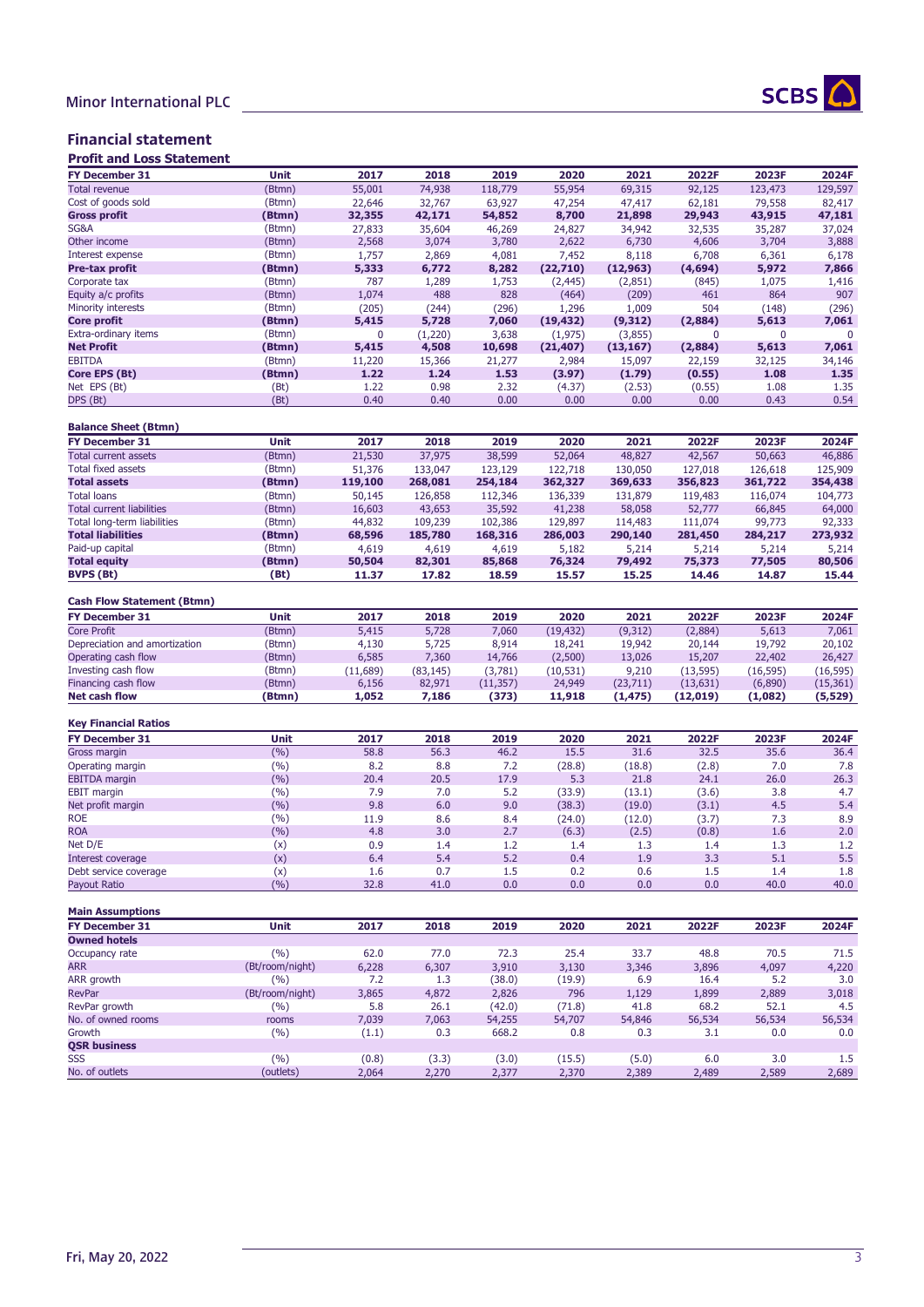

### Financial statement

| <b>FY December 31</b> | <b>Unit</b> | <b>2Q20</b> | 3Q20     | <b>4Q20</b> | <b>1Q21</b> | <b>2Q21</b> | 3Q21     | 4Q21     | <b>1Q22</b> |
|-----------------------|-------------|-------------|----------|-------------|-------------|-------------|----------|----------|-------------|
| <b>Total revenue</b>  | (Btmn)      | 6,466       | 14,471   | 13,174      | 12,147      | 13,590      | 19,446   | 24,132   | 19,560      |
| Cost of goods sold    | (Btmn)      | 7,956       | 12,884   | 11,870      | 10,056      | 10,584      | 12,816   | 13,962   | 13,591      |
| <b>Gross profit</b>   | (Btmn)      | (1, 490)    | 1,587    | 1,304       | 2,091       | 3,006       | 6,630    | 10,170   | 5,970       |
| SG&A                  | (Btmn)      | 4,919       | 5,071    | 5,082       | 7,484       | 7,840       | 9,747    | 9,871    | 8,249       |
| Other income          | (Btmn)      | 573         | 584      | 850         | 607         | 2,167       | 1,343    | 2,613    | 595         |
| Interest expense      | (Btmn)      | 1,912       | 2,334    | 1,398       | 1,995       | 2,265       | 2,163    | 1,695    | 2,056       |
| Pre-tax profit        | (Btmn)      | (8, 267)    | (5,625)  | (5, 168)    | (6, 236)    | (4,386)     | (2, 955) | 614      | (4,056)     |
| Corporate tax         | (Btmn)      | (974)       | (705)    | (429)       | (512)       | (847)       | (556)    | (936)    | (145)       |
| Equity a/c profits    | (Btmn)      | (342)       | (151)    | 72          | (36)        | (119)       | (84)     | 30       | 55          |
| Minority interests    | (Btmn)      | 472         | 288      | 353         | 549         | 264         | 116      | 79       | 274         |
| Core profit           | (Btmn)      | (7, 163)    | (4,783)  | (4, 314)    | (5,211)     | (3, 394)    | (2, 367) | 1,660    | (3, 582)    |
| Extra-ordinary items  | (Btmn)      | (1,285)     | (812)    | (1,277)     | (2,039)     | (530)       | 1,931    | (3,217)  | (212)       |
| <b>Net Profit</b>     | (Btmn)      | (8, 448)    | (5, 595) | (5, 591)    | (7, 250)    | (3, 924)    | (436)    | (1, 557) | (3,794)     |
| <b>EBITDA</b>         | (Btmn)      | (1, 474)    | 1,620    | (208)       | 559         | 2,941       | 4,278    | 7,318    | 2,691       |
| Core EPS (Bt)         | (Btmn)      | (1.55)      | (0.92)   | (0.83)      | (1.01)      | (0.65)      | (0.46)   | 0.32     | (0.68)      |
| Net EPS (Bt)          | (Bt)        | (1.83)      | (1.08)   | (1.08)      | (1.40)      | (0.76)      | (0.08)   | (0.30)   | (0.72)      |

| <b>Balance Sheet (Btmn)</b>      |        |         |             |         |             |             |         |         |             |
|----------------------------------|--------|---------|-------------|---------|-------------|-------------|---------|---------|-------------|
| <b>FY December 31</b>            | Unit   | 2020    | <b>3Q20</b> | 4Q20    | <b>1Q21</b> | <b>2Q21</b> | 3Q21    | 4Q21    | <b>1Q22</b> |
| <b>Total current assets</b>      | (Btmn) | 43,195  | 56,323      | 52,064  | 47,030      | 54,557      | 46,366  | 48,827  | 46,850      |
| Total fixed assets               | (Btmn) | 123,688 | 128,985     | 122,718 | 119,872     | 117,203     | 119,553 | 130,050 | 126,996     |
| <b>Total assets</b>              | (Btmn) | 349,711 | 376,933     | 362,327 | 353,003     | 362,628     | 359,720 | 369,633 | 363,431     |
| <b>Total loans</b>               | (Btmn) | 127,082 | 138,223     | 136,339 | 135,121     | 141,817     | 135,823 | 131,879 | 128,629     |
| <b>Total current liabilities</b> | (Btmn) | 41,382  | 50,317      | 41,238  | 47,405      | 54,982      | 53,080  | 58,058  | 51,822      |
| Total long-term liabilities      | (Btmn) | 118,858 | 123,295     | 129,897 | 121,885     | 125,507     | 122,708 | 114,483 | 120,115     |
| <b>Total liabilities</b>         | (Btmn) | 271,736 | 294,165     | 286,003 | 283,583     | 297,016     | 296,239 | 290,140 | 287,768     |
| Paid-up capital                  | (Btmn) | 4,619   | 5,182       | 5,182   | 5,192       | 5,195       | 5,199   | 5,214   | 5,218       |
| <b>Total equity</b>              | (Btmn) | 77,975  | 82,768      | 76,324  | 69,420      | 65,612      | 63,481  | 79,492  | 75,663      |
| <b>BVPS (Bt)</b>                 | (Bt)   | 16.88   | 15.97       | 14.73   | 13.40       | 12.66       | 12.25   | 15.25   | 14.43       |

### **Cash Flow Statement (Btmn)**

| <b>FY December 31</b>         | Unit   | 2020     | 3020    | <b>4Q20</b> | <b>1Q21</b> | <b>2Q21</b> | 3Q21     | 4021     | 1022     |
|-------------------------------|--------|----------|---------|-------------|-------------|-------------|----------|----------|----------|
| Core Profit                   | (Btmn) | (7, 163) | (4,783) | (4, 314)    | (5,211)     | (3, 394)    | (2, 367) | 1,660    | (3, 582) |
| Depreciation and amortization | (Btmn) | 4,881    | 4.911   | 3,562       | 4,801       | 5,062       | 5,069    | 5,009    | 4,690    |
| Operating cash flow           | (Btmn) | (4, 478) | 835     | (754)       | 593         | 2.042       | 2,873    | 7,518    | 3,908    |
| Investing cash flow           | (Btmn) | (2, 429) | (2,715) | (360)       | (1,320)     | 4,237       | 5,009    | 1,284    | (4, 387) |
| Financing cash flow           | (Btmn) | 6.153    | 13,295  | (4,275)     | (3, 455)    | 318         | (14,098) | (6, 475) | (6,628)  |
| Net cash flow                 | (Btmn) | (754)    | 11,415  | (5,390)     | (4, 182)    | 6,596       | (6,217)  | 2,327    | (7,106)  |

### **Key Financial Ratios**

| <b>FY December 31</b> | Unit  | <b>2Q20</b> | 3Q20   | <b>4Q20</b> | <b>1Q21</b> | <b>2Q21</b> | 3Q21   | 4Q21   | <b>1Q22</b> |
|-----------------------|-------|-------------|--------|-------------|-------------|-------------|--------|--------|-------------|
| Gross margin          | (%)   | (23.0)      | 11.0   | 9.9         | 17.2        | 22.1        | 34.1   | 42.1   | 30.5        |
| Operating margin      | (9/0) | (99.1)      | (24.1) | (28.7)      | (44.4)      | (35.6)      | (16.0) | 1.2    | (11.7)      |
| <b>EBITDA</b> margin  | (%)   | (22.8)      | 11.2   | (1.6)       | 4.6         | 21.6        | 22.0   | 30.3   | 13.8        |
| <b>EBIT</b> margin    | (%)   | (98.3)      | (22.7) | (28.6)      | (34.9)      | (15.6)      | (4.1)  | 9.6    | (10.2)      |
| Net profit margin     | (%)   | (130.6)     | (38.7) | (42.4)      | (59.7)      | (28.9)      | (2.2)  | (6.5)  | (19.4)      |
| <b>ROE</b>            | (9/0) | (26.1)      | (24.4) | (24.0)      | (27.9)      | (24.0)      | (20.0) | (12.0) | (19.7)      |
| <b>ROA</b>            | (%)   | (6.8)       | (6.4)  | (6.3)       | (5.8)       | (4.8)       | (4.0)  | (2.5)  | (4.0)       |
| Net D/E               | (x)   | 1.4         | 1.3    | 1.4         | 1.6         | 1.7         | 1.8    | 1.3    | 1.5         |
| Interest coverage     | (x)   | (0.8)       | 0.7    | (0.1)       | 0.3         | 1.3         | 2.0    | 4.3    | 1.3         |
| Debt service coverage | (x)   | (0.4)       | 0.3    | (0.1)       | 0.1         | 0.5         | 0.8    | 1.2    | 0.6         |

#### **Main Assumptions**

| <b>FY December 31</b> | <b>Unit</b>     | 2020   | 3020   | 4Q20   | <b>1Q21</b> | <b>2Q21</b> | 3Q21   | 4Q21   | <b>1Q22</b> |  |
|-----------------------|-----------------|--------|--------|--------|-------------|-------------|--------|--------|-------------|--|
| <b>Owned hotels</b>   |                 |        |        |        |             |             |        |        |             |  |
| Occupancy rate        | (%)             | 6.0    | 30.0   | 17.0   | 14.0        | 23.0        | 47.0   | 48.0   | 39.0        |  |
| <b>ARR</b>            | (Bt/room/night) | 2,563  | 3,023  | 2,888  | 2,880       | 3,238       | 3,793  | 3,980  | 3,700       |  |
| ARR growth            | (9/0)           | (37.6) | (19.8) | (22.7) | (24.4)      | 26.3        | 25.5   | 37.8   | 28.5        |  |
| <b>RevPar</b>         | (Bt/room/night) | 144    | 899    | 505    | 415         | 739         | 1,778  | 1,910  | 1,460       |  |
| RevPar growth         | (%)             | (95.3) | (67.6) | (80.8) | (76.3)      | 413.2       | 97.8   | 278.2  | 251.8       |  |
| No. of owned rooms    | rooms           | 54,470 | 55,190 | 54,707 | 54,539      | 54,537      | 54,977 | 19,112 | 54,573      |  |
| Growth                | (%)             | 2.3    | 3.3    | 0.8    | (0.3)       | 0.1         | (0.4)  | (65.1) | 0.1         |  |
| <b>OSR business</b>   |                 |        |        |        |             |             |        |        |             |  |
| <b>SSS</b>            | (%)             | (23.0) | (15.9) | (13.7) | (15.3)      | 6.1         | (7.2)  | (1.7)  | 4.2         |  |
| No. of outlets        | (outlets)       | 2,363  | 2,356  | 2,370  | 2,365       | 2,367       | 2,373  | 2,389  | 2,410       |  |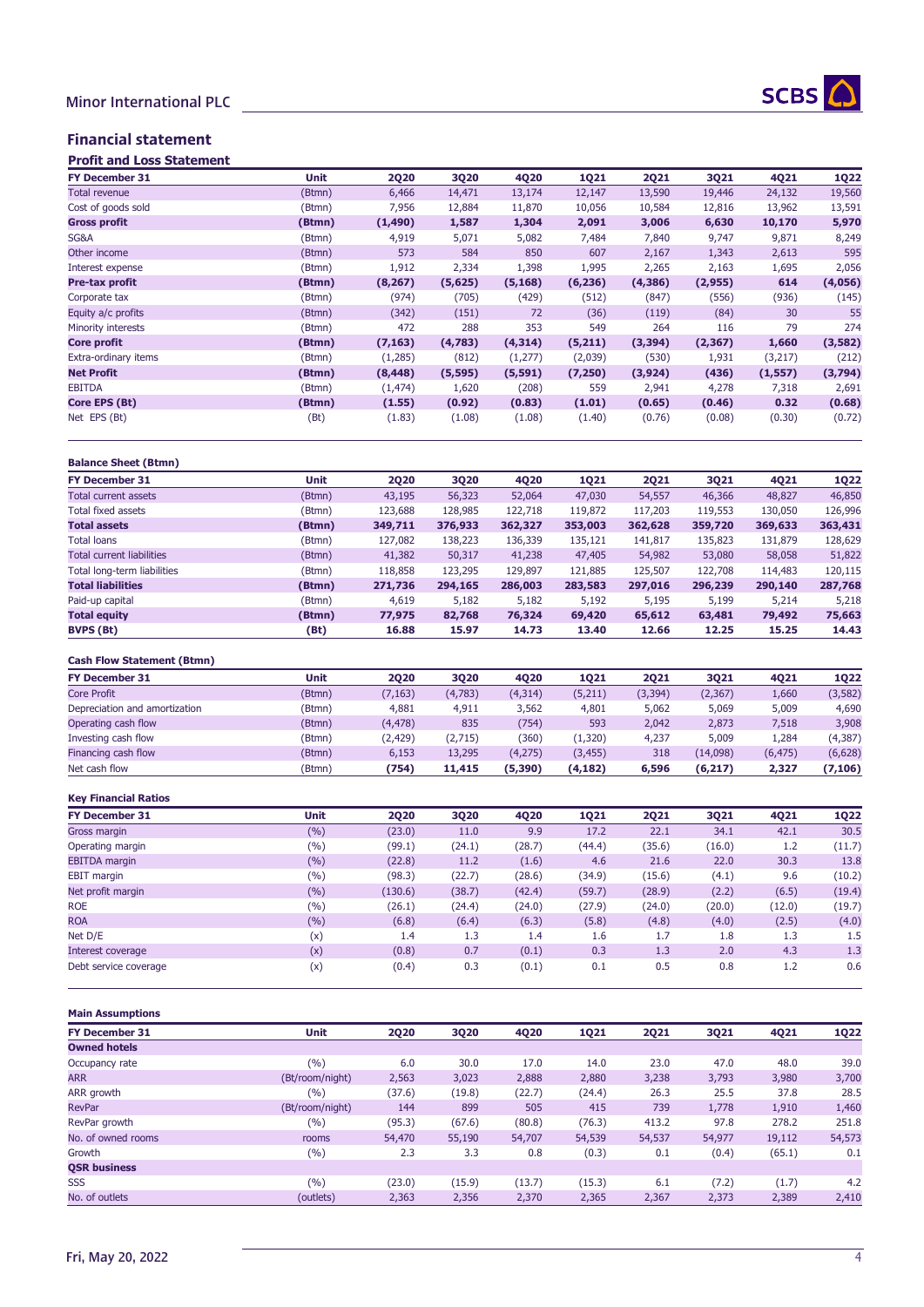

### Figure 1: NHH occupancy rate trend Figure 2: NHH earnings trend





#### Figure 3: MINT's revenue breakdown



Source*:* Company data and SCBS Investment Research

#### Figure 4: Valuation summary (price as of May 19, 2022)

|                | Rating           |       |  | Price Target ETR $P/E(x)$                                                                          | EPS growth $(\%)$ P/BV $(x)$ |  |  |  | <b>ROE (%)</b> |                                     |  |  |  |  | Div. Yield $(% )$ EV/EBITDA $(x)$ |  |                               |  |
|----------------|------------------|-------|--|----------------------------------------------------------------------------------------------------|------------------------------|--|--|--|----------------|-------------------------------------|--|--|--|--|-----------------------------------|--|-------------------------------|--|
|                |                  |       |  | (Bt/Sh) (Bt/Sh) (%) 21A 22F 23F 21A 22F 23F 21A 22F 23F                                            |                              |  |  |  |                | 21A 22F 23F 21A 22F 23F 21A 22F 23F |  |  |  |  |                                   |  |                               |  |
| <b>AWC</b>     | Outperform       | 4.78  |  | 5.6 17.3 n.m. n.m. 259.0 (76.3) 57.1 n.m. 1.9 2.0 1.9                                              |                              |  |  |  |                | $(2.9)$ $(1.2)$ 0.8                 |  |  |  |  |                                   |  | $0.2$ 0.0 0.2 n.m. 121.7 57.0 |  |
| <b>CENTEL</b>  | Neutral          | 40.00 |  | 38.0 (4.3) n.m. n.m. 60.5 (11.8) 67.9 n.m. 2.9 3.0 2.9 (12.1) (3.1) 4.9 0.0 0.0 0.7 31.1 19.4 12.6 |                              |  |  |  |                |                                     |  |  |  |  |                                   |  |                               |  |
| <b>ERW</b>     | Outperform 3.64  |       |  | 4.0 9.9 n.m. n.m. n.m. 34.7 44.7 98.2 3.0 3.6 3.7 (41.1) (20.7) (0.4) 0.0 0.0 0.0 n.m. 293.2 18.7  |                              |  |  |  |                |                                     |  |  |  |  |                                   |  |                               |  |
| <b>MINT</b>    | Outperform 33.00 |       |  | 38.0 16.5 n.m. n.m. 30.7 55.0 69.0 n.m. 2.2 2.3 2.2 (12.0) (3.7) 7.3                               |                              |  |  |  |                |                                     |  |  |  |  |                                   |  | 0.0 0.0 1.3 18.5 12.6 8.6     |  |
| <b>Average</b> |                  |       |  | n.m. n.m. 116.7 0.4 59.7 98.2 2.5 2.7 2.7 (17.0) (7.2) 3.1 0.1 0.0 0.5 24.8 111.7 24.2             |                              |  |  |  |                |                                     |  |  |  |  |                                   |  |                               |  |

Source: SCBS Investment Research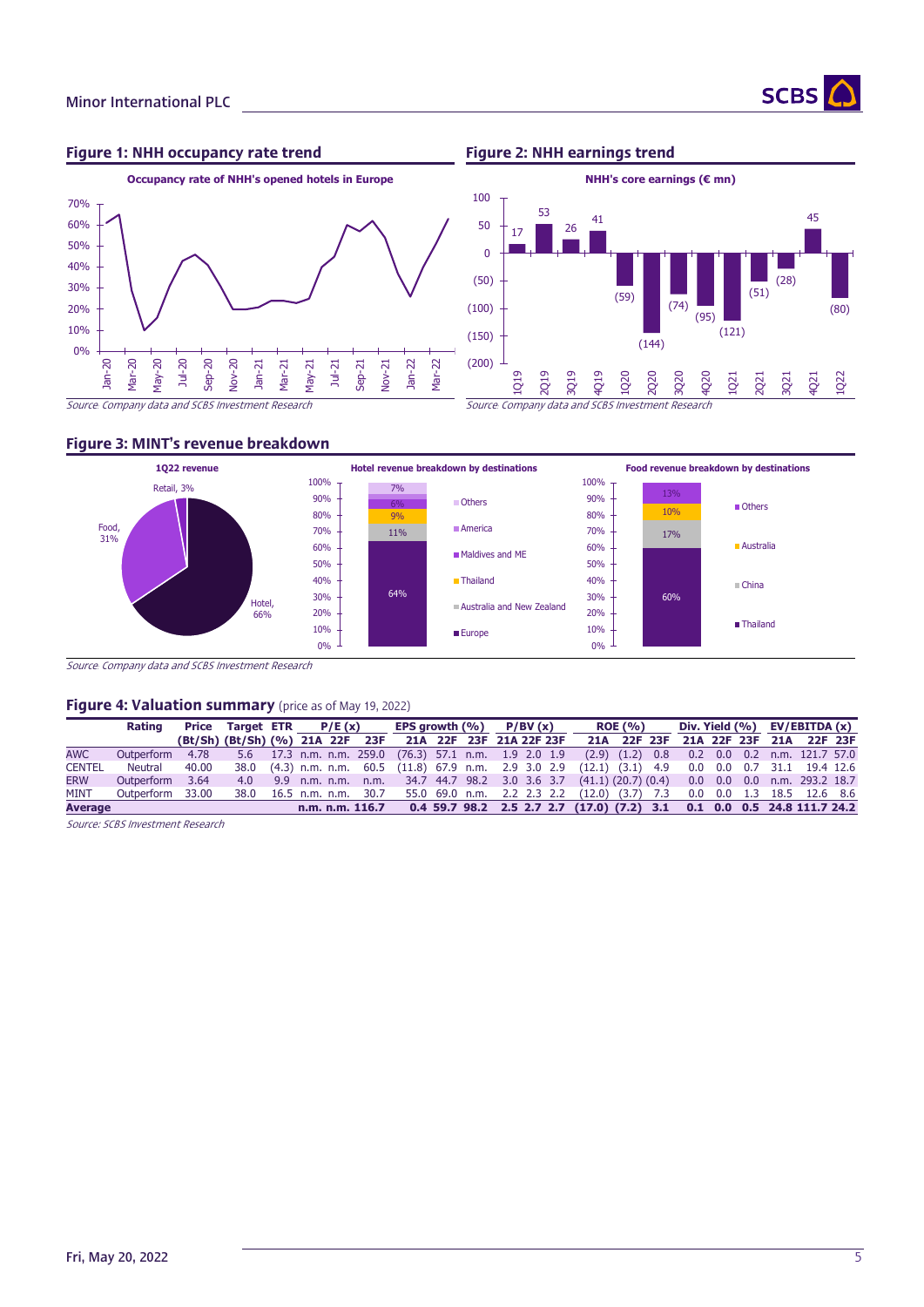

## Appendix





### Figure 5: MINT's pre-COVID-19 breakdown Figure 6: MINT's pre-COVID-19 breakdown



### Figure 7: MINT's revenue breakdown in 2019-21 Figure 8: MINT's net profit/loss breakdown in 2019-21

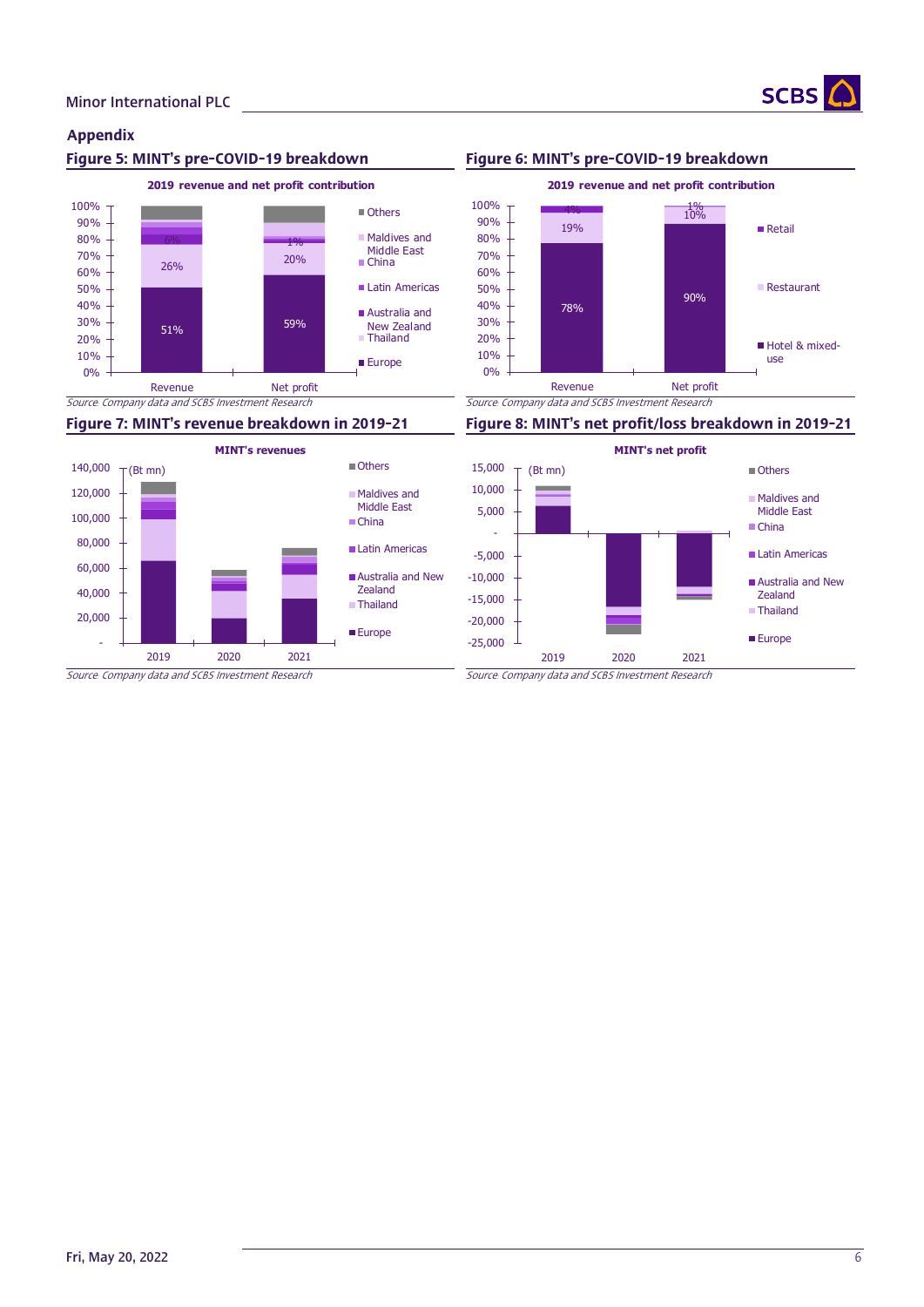#### Minor International PLC



#### **Disclaimer**

The information in this report has been obtained from sources believed to be reliable. However, its accuracy or completeness is not guaranteed. Any opinions expressed herein reflect our judgment at this date and are subject to change without notice. This report is for information only. It is not to be construed as an offer, or solicitation of an offer to sell or buy any securities. We accept no liability for any loss arising from the use of this document. We or our associates may have an interest in the companies mentioned therein.

SCB Securities Company Limited ("SCBS") is a wholly-owned subsidiary of The Siam Commercial Bank Public Company Limited ("SCB"). Any information related to SCB is for sector comparison purposes.

This document is prepared by SCB Securities Company Limited ("SCBS") which is wholly-owned by the Siam Commercial Bank Public Company Limited ("SCB"). SCB acts as financial advisor of the SCG Chemicals Public Company Limited (SCGC). Any opinions, news, research, analyses, prices, statements, forecasts, projections and/or other information contained in this document (the "Information") is provided as general information purposes only and shall not be construed as individualized recommendation of an offer to buy or sell or the solicitation of an offer to buy or sell any securities. SCBS and/or its directors, officers and employees shall not be liable for any direct, indirect, incidental, special or consequential loss or damage, resulting from the use of or reliance on the Information, including without limitation to, damages for loss of profits. The investors shall use the Information in association with other information and opinion, including their own judgment in making investment decision. The Information is obtained from sources believed to be reliable, and SCBS cannot guarantee the accuracy, completeness and/or correctness of the Information.

This document is prepared by SCB Securities Company Limited ("SCBS") which is wholly-owned by The Siam Commercial Bank Public Company Limited ("SCB"). SCB may be appointed to act as financial advisor in relation to transactions to be carried out by Thai Oil Company Limited. Any opinions, news, research, analyses, prices, statements, forecasts, projections and/or other information contained in this document (the "Information") is provided as general information purposes only and shall not be construed as individualized recommendation of an offer to buy or sell or the solicitation of an offer to buy or sell any securities. SCBS and/or its directors, officers and employees shall not be liable for any direct, indirect, incidental, special or consequential loss or damage, resulting from the use of or reliance<br>on the Information, including without limitation to opinion, including their own judgment in making investment decision. The Information is obtained from sources believed to be reliable, and SCBS cannot guarantee the accuracy, completeness and/or correctness of the Information.

This document is prepared by SCB Securities Company Limited ("SCBS") which is wholly-owned by The Siam Commercial Bank Public Company Limited ("SCB"). SCB has acted as Financial Advisor, Lead Arranger of Global Power Synergy Public Company Limited. Any opinions, news, research, analyses, prices, statements, forecasts, projections and/or other information contained in this document (the "Information") is provided as general information purposes only, and shall not be construed as individualized recommendation of an offer to buy or sell or the solicitation of an offer to buy or sell any securities. SCBS and/or its directors, officers and employees shall not be liable for any direct, indirect, incidental, special or consequential loss or damage, resulting from the use of or reliance on the Information, including without limitation to, damages for loss of profits. The investors shall use the Information in association with other information and opinion, including their own judgment in making investment decision. The Information is obtained from sources believed to be reliable, and SCBS cannot guarantee the accuracy, completeness and/or correctness of the Information.

This document is prepared by SCB Securities Company Limited ("SCBS") which is wholly-owned by The Siam Commercial Bank Public Company Limited ("SCB"). SCB Asset Management Company Limited ("SCBAM") which is wholly-owned by The Siam Commercial Bank Public Company Limited ("SCB"). SCB has acted as Financial Advisor of Digital Telecommunications Infrastructure Fund. SCBAM has acted as Fund Manager of Digital Telecommunications Infrastructure Fund. Any opinions, news, research, analyses, prices, statements, forecasts, projections and/or other information contained in this document (the "Information") is provided as general information purposes only, and shall not be construed as individualized recommendation of an offer to buy or sell or the solicitation of an offer to buy or sell any securities. SCBS and/or its directors, officers and employees shall not be liable for any direct, indirect, incidental, special or consequential loss or damage, resulting from the use of or reliance on the Information, including without limitation to, damages for loss of profits. The investors shall use the Information in association with other information and opinion, including their own judgment in making investment decision. The Information is obtained from sources believed to be reliable, and SCBS cannot guarantee the accuracy, completeness and/or correctness of the Information.

SCBS reserves the right to modify the Information from time to time without notice and in its sole discretion. This document is delivered to intended recipient(s) only and is not permitted to reproduce, retransmit, disseminate, sell, distribute, republish, circulate or commercially exploit the Information in any manner without the prior written consent of SCBS.

Futures and Options trading carry a high level of risk with the potential for substantial losses, and are not suitable for all persons. Before deciding to trade Futures and Options, you should carefully consider your financial position, investment objectives, level of experience, and risk appetite if Futures and Options trading are appropriate. The possibility exists that you could sustain a loss of some or all of your initial investment. You should be aware of all the risks associated with Futures and Options trading, and you are advised to rely on your own judgment while making investment decision and/or should seek advice from professional investment advisor if you have any doubts.

This document is delivered to intended recipient(s) only and is not permitted to reproduce, retransmit, disseminate, sell, distribute, republish, circulate or commercially exploit the Information in any manner without the prior written consent of SCBS.

Copyright©2012 SCB Securities Company Limited. All rights reserved.